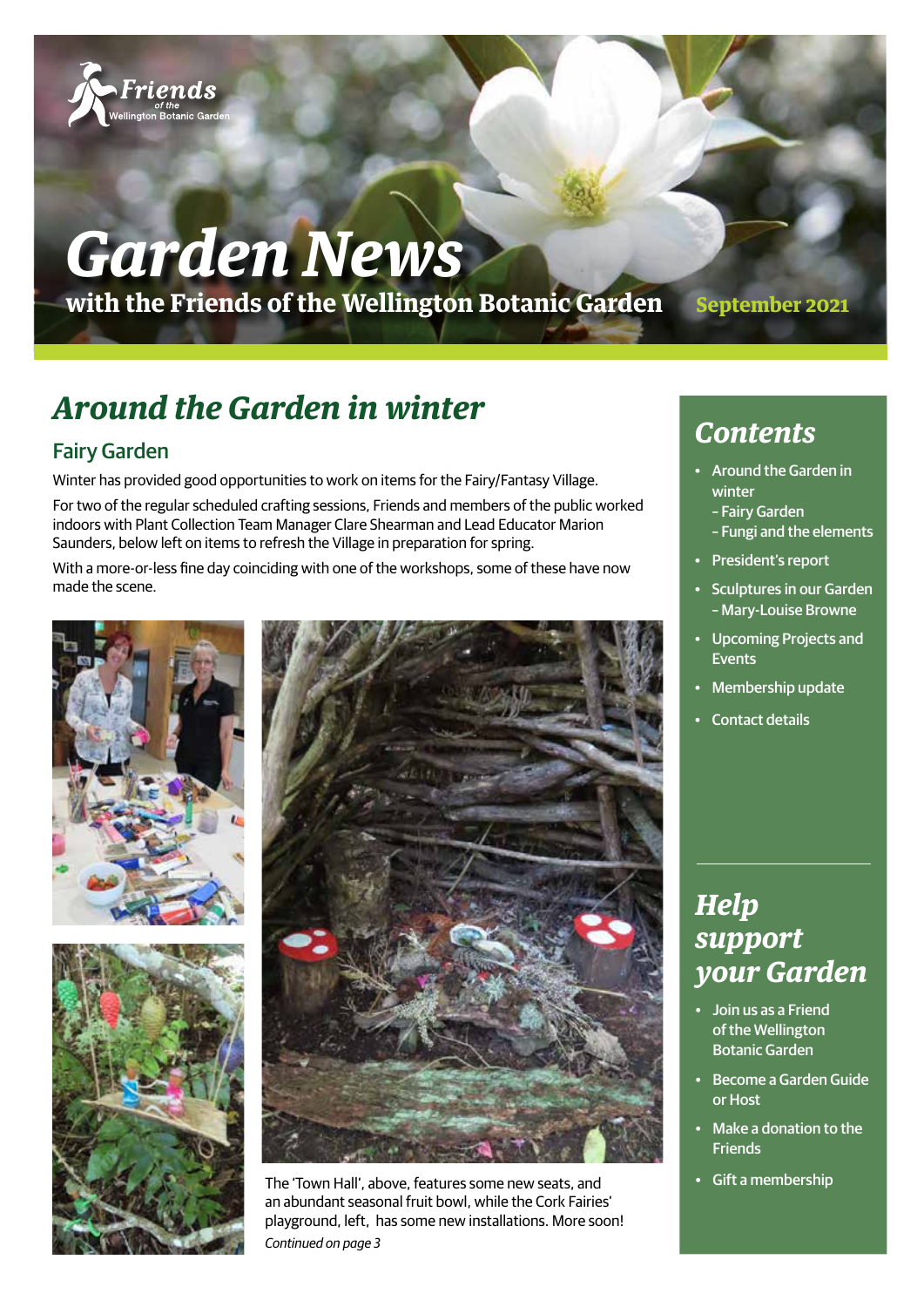# **President's report**

Spring is here although heavy rain, severe wind gusts and the current lockdown are putting a dampener on what we can and cannot do. However, as gardeners we know that nature waits for no-one.

The beautiful tulip bulbs ordered from the Friends in the depths of winter are up - poking through our unusually wellwatered soil! The supply of these quality bulbs is one of the ways the Friends bring the Garden to your garden.

In addition to organising, ordering and distributing spring bulbs the Friends have a number of other projects that continue to gain momentum. Here is an insight into a few we have on the go that are not covered by other reports.

- The propagation team re-potted the Peperomia cuttings and sowed assorted spring seeds. Watch out for notices about our Friends pop-up shop and see the results of the seed propagations in the beautiful summer beds of the Garden.
- Our brown bag lunch lecture series continues to have a strong following. Friends, Garden staff and guests have been wowed by presentations from Steven Yin (supported by his beautiful bonsai trees) and Luke from Pamela Jane Galleries who enlightened us on Flowers through Art History.
- The line-up for the rest of



the year is equally interesting and diverse. Emily Fletcher will show her botanical garden videos in September (Covid willing), October sees Steven back to demonstrate bonsai techniques and Simon Woolf will hold a master class on how to photograph plants and flowers in November. You can find out more information on our website or Facebook page.



Don't miss out on what's happening. The Friends activities are planned for the first Tuesday and Sunday of the month. Mark your calendar and check our website and Facebook for details and updates.

Music at the Begonia is happening! The first performance is at 11.00am on October 3. We are excited to welcome the Capital Harmony Chorus who will entertain us with barbershop style harmonies and a side helping of ukuleles.

The musical events are an ideal opportunity to showcase great Wellington musical talent and the newly updated Begonia foyer sound system. Remember: Friends will enjoy dedicated seating and a koha donation will be taken at the door. All funds from the concerts will grow the balance of the Friends Endowment Fund. The Fund offers the Friends and the general public an ongoing means of showing their mutual support for the Garden.

Our goal is to create a reliable funding stream where we can ensure the ongoing development of the Garden and Garden related initiatives. Depending on balance there are a variety of funding opportunities available. These include university scholarships, research funding (building on the tertiary guided botany walks), and possibly an artist in residence programme. The Friends Endowment Fund is under the management of the Nikau Foundation.

The Foundation model means that every dollar donated to the Fund is invested and is considered a generational investment. If you would like to know more please contact Mazz at mazzscannell@gmail.com

Wishing everyone a safe and productive spring season. I know I will be out in my garden enjoying the spring growth and watching the fruit trees burst into flower.

*Mazz Scannell*

# *FoWBG 2021 Annual General Meeting Notice*

To be held at the Botanic Garden Treehouse at 11am to 12noon on Saturday 18 September 2021 *(unless Covid19 restrictions are still in place)*. Followed by refreshments.

All Friends are encouraged to attend the AGM and nominate candidates for the election to the Committee. Please note that only current financial members may nominate or vote.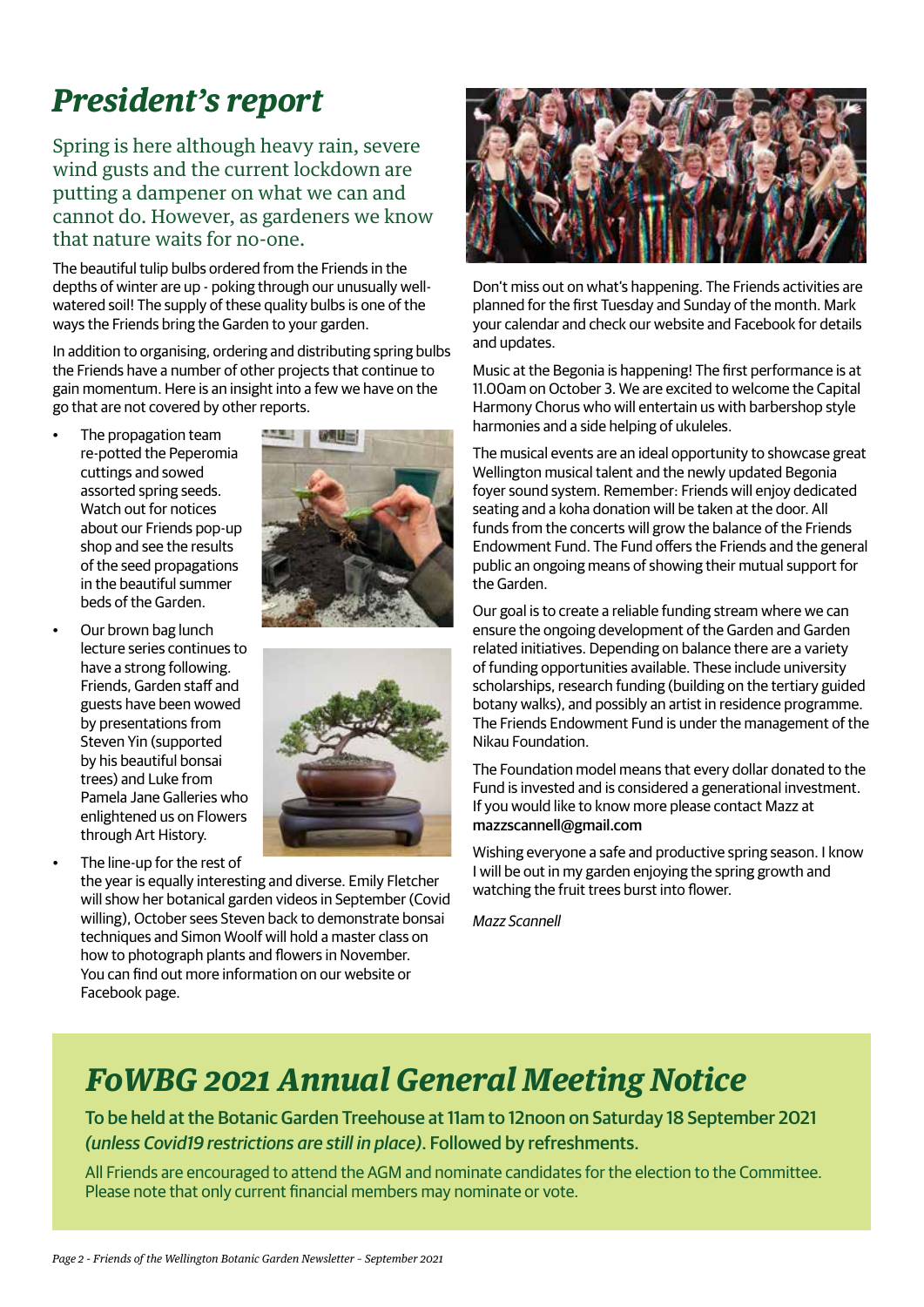# **Around the Garden in winter**

### Fairy Garden *continued*

Thank you to the Fairy helpers (Garden staff, members and public), who assist the Fairies with home and garden maintenance. If you would like to help in this project or others email **wbgfriends@gmail.com**









avu

*A lovely addition by the public spotted during our last working bee.*

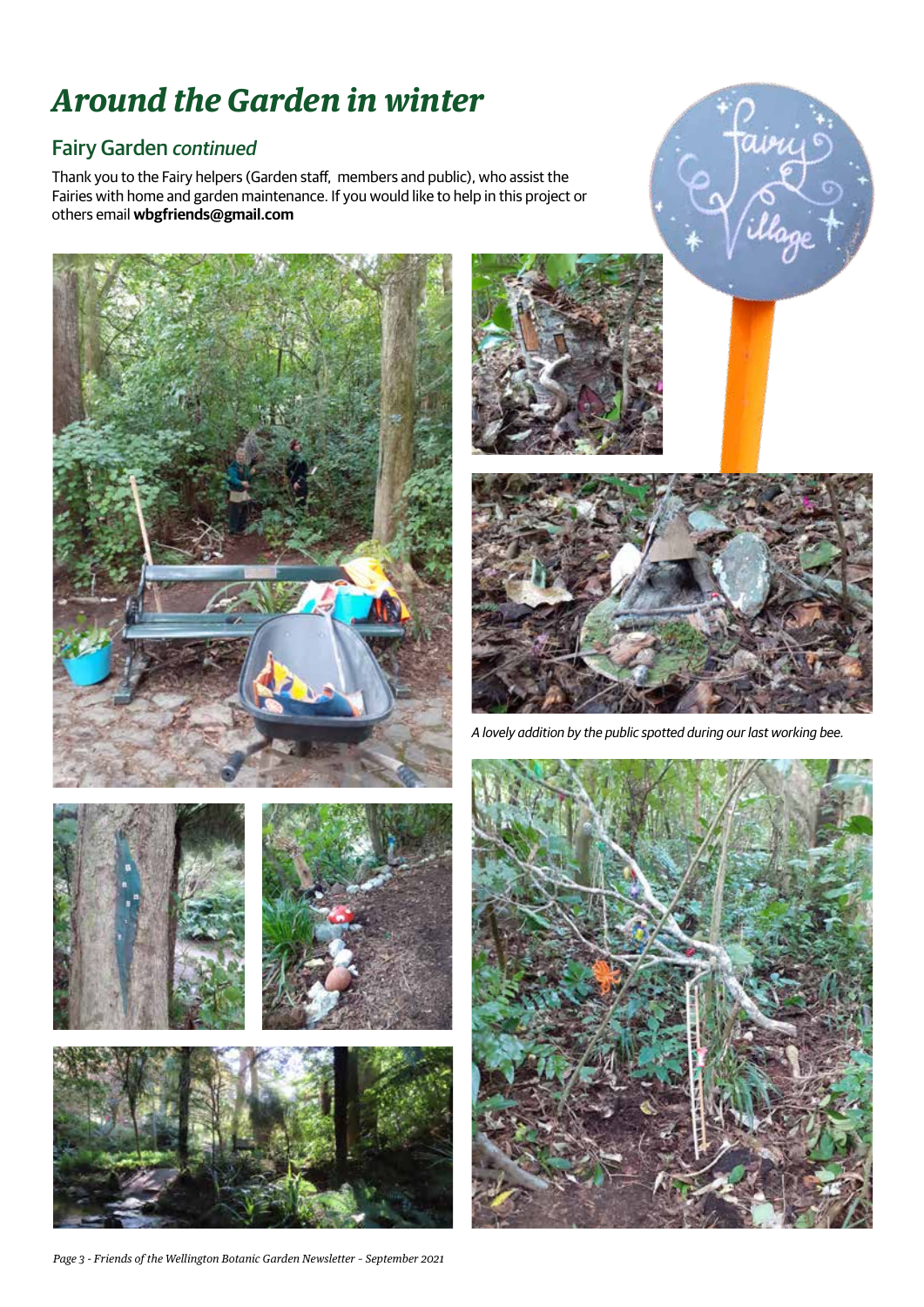### **Around the Garden in winter**

### Fungi and the elements

Elsewhere in the Garden after a relatively drab and dry summer and autumn, rainfall has caught up with annual averages with deluges in August. From about two-thirds average annual rainfall figures in the first half of the year, rainfall to mid-August now surpasses the year-to-date average.



Evidence of impact on the Garden can be seen: a flush of red fungi under the golden elm on the Puriri Lawn (watch for Reg Harris' Insights on fungi), and a huge pile of debris caught by the trash rake across the stream below the duckpond.



*Page 4 - Friends of the Wellington Botanic Garden Newsletter – September 2021*



The moister conditions bring the promise of the annual spring glories we have come to love in this magnificent civic asset. Other Garden users share our appreciation.

Thanks to the dedicated staff.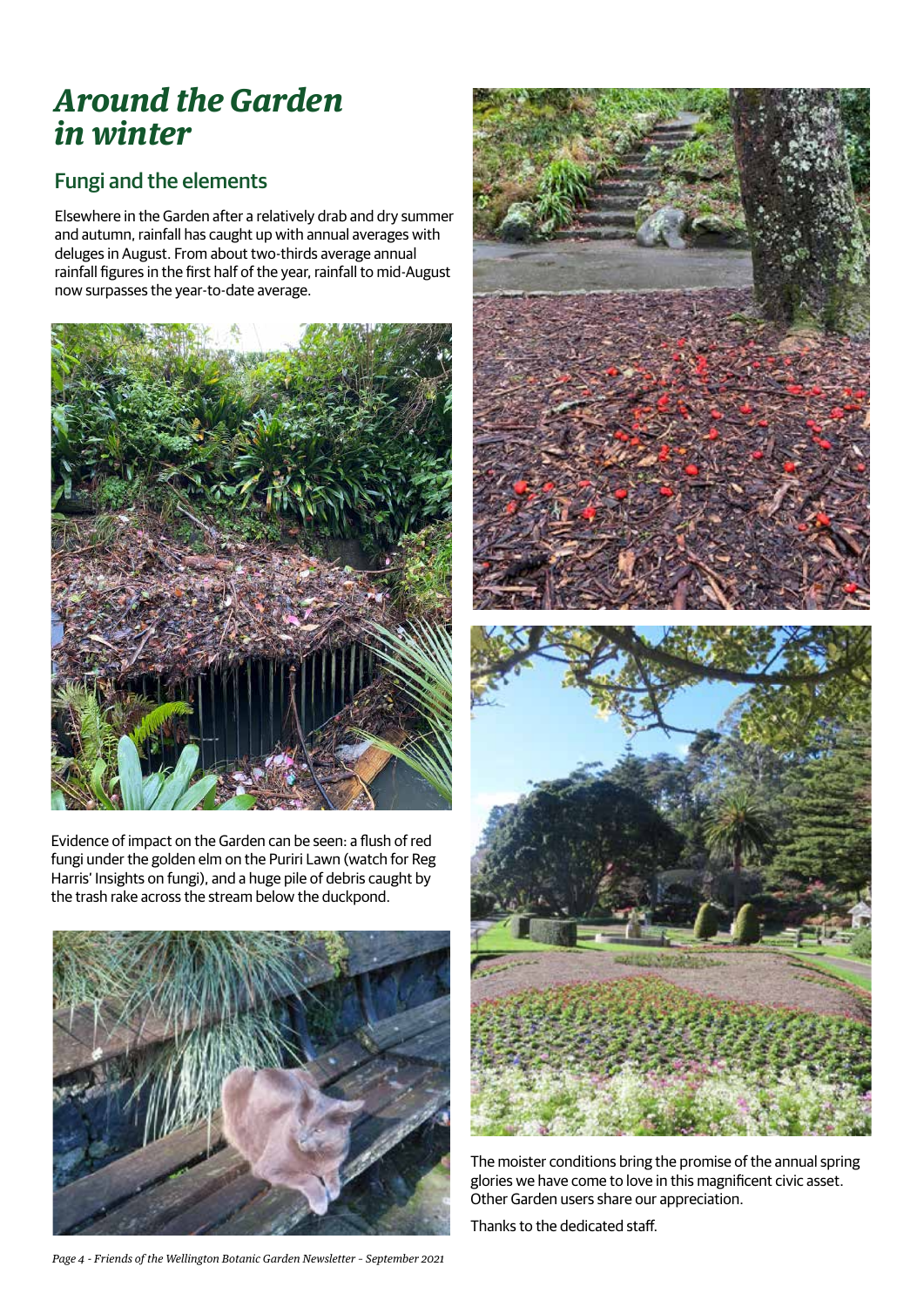# **Sculptures in our Garden**

The fifth in the series about the Sculptors of the Sculptures in our Garden

#### **Mary-Louise Browne - Extratextual**

As any of you who have paused to contemplate her sculpture 'Body to Soul' (on the path below the Met Office) will know, Mary-Louise Browne challenges our ways of thinking.

'Body to Soul' was created in 1996 as a black granite staircase. She says "The site was selected deliberately so the steps travelled up to a backdrop of green trees. All part of a funereal vista or atmosphere." The work references not only the sculptures and stone architecture of graveyards but also the very sentiment of such sacred sites. "The intention is to create an atmosphere, intensified by the placement of the text, to remind the viewer of the power of nature and the transitory quality of life: that all things must pass."





It is one of a series of works under the term 'Transmutations', whereby each word in a chain, or a poem of sorts, changes its form and meaning one letter at a time. Each created for a specific site, these works are particular to their place and people. They reference the site's history, social or political, together with that of the current visitors or occupants. She notes: "I didn't want to make single perpendicular sculptures, I was interested in making works more supine, the difference between male and female art." The example at left, 'Rape to Ruin', is from the Govett-Brewster Gallery in New Plymouth.

She works with wit to explore the metaphoric, material and visual qualities of language, with her conceptual purposes dictating her selection of medium. Her work contains a narrative - a psycho, sexual, social, political commentary on contemporary life and an engagement

with the politics of history, feminism and social context.

As an aside, I expect that not all of our members know that there is also a 'transmutation' installation in Wellington's Civic Square - 'Sea to Sky' - I challenge them to locate it!

Mary-Louise Browne was born in 1957 in Auckland, and has a Master of Fine Arts degree with First Class Honours in sculpture from the Elam School of Fine Arts. In 2010 she undertook an artist residency and exhibition at Taipei Artists Village, Taiwan.

She has exhibited widely and is represented in major public and private collections. She is best known for her major public commissions, including the award winning granite bench transmutation work in Lorne Street in Auckland . Nine granite seats (see next page) are inscribed with different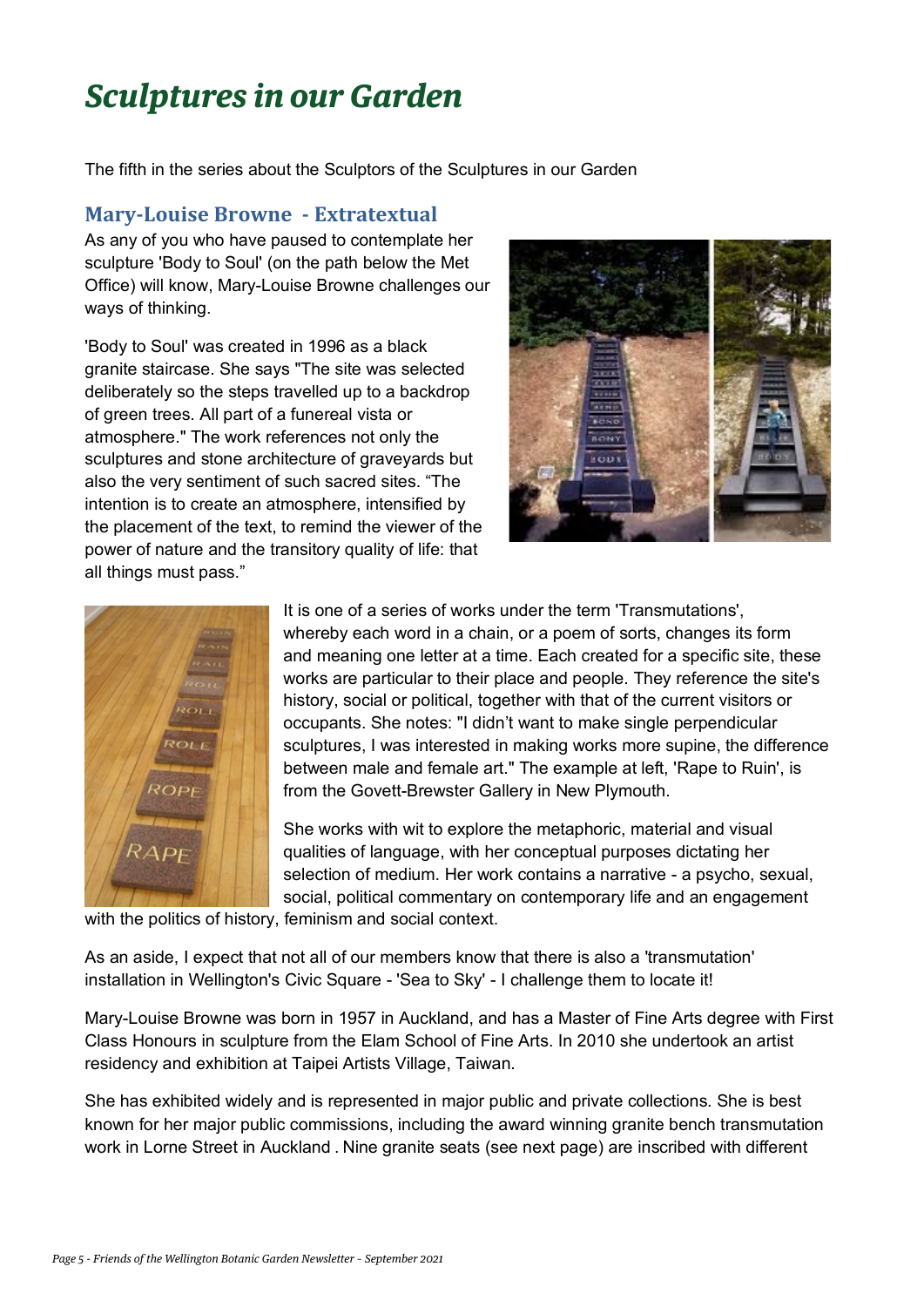four-letter words on the front and back, and when read in sequence from north to south, or south to



Browne was the first director of Auckland artist-run gallery space Artspace, opened in reaction to the direction Auckland Art Gallery was then taking with its move towards high-end imported historical shows of artists like Claude Monet.

north, hint at the saying, 'actions speak louder than words'.

Mary-Louise has also worked a great deal in neon. She believes neon conflates the materiality of phosphorus tubing with the connotations of the words depicted and reflexively incorporates the viewer into the work who is so visually attuned that they can read this work in both directions without being aware of its mechanisms.



The use of neon brings a new dimension to her work with the direct and playful conflation of fine

and commercial art practice. The messages here, however, are not those of commercial signs but are open-ended texts: two are drawn from popular culture. 'Please please me', for example, references The Beatles hit single and title track of their first album. Whereas "Don't Let It Get You" references the title of a 1966 New Zealand film, a musical directed by John O'Shea,starring Howard Morrison, and with Kiri te Kanawa in a small role. This sign now stands in the National Library (lower ground floor), and in 2020 formed a backdrop as a busy Dr Ashley Bloomfield unknowingly made Mary-

Louise's work even more famous!

Her neon constructs often taunt the



imagination, and challenge our way of

thinking. Mark Emery, DomPost art critic wrote of her neon works "It's a material whose use for text in art is well worn, and it's at its most effective here for me when the words speak strongly to its gaseous stillness and its design."





*Fergus McLean*

### **2022 Brown bag lunch lectures – Sculptures**

March 1 – Speaker will be Sue Elliott from the Sculpture Trust. She will talk about the planning and work before a sculpture is erected.

April 6 – Well known Wellington sculptor Jonathan Campbell will talk about how he plans a sculpture.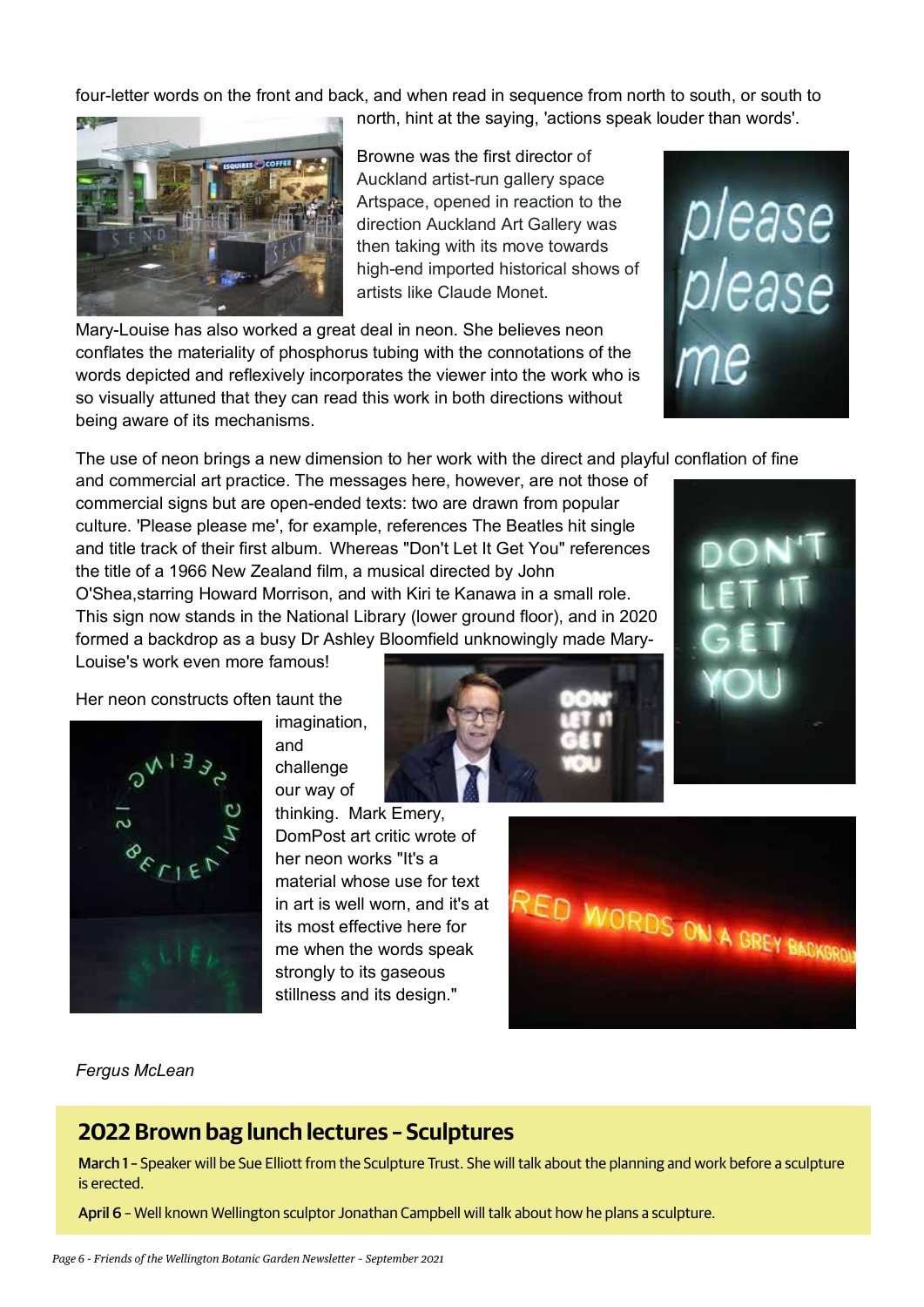# **Upcoming Projects and Events**



### *Brown Bag Lecture series*

At The Treehouse Visitor Centre, Wellington Botanic Garden

**Tuesday October 5, 12pm** The Amazing Art of Bonsai – techniques and shaping

**Tuesday November 2, 12pm** Photographing plants with Simon Woolf

### *Guided Walks*

Cost: \$5 (cash only, please)

**Sunday 19 September, 11 am** Bee awareness month walk – The secret life of bees. Meet at the Herb Garden Lookout for this easy 90-minute walk.

**Monday 27 September, 11 am** Spring Festival walk – The joys of spring Meet at the Founders' Entrance, Glenmore Street for this easy 75-minute walk.



### *Music in the Begonia House foyer* First Sunday of the month at 11am

**October 3, 2021** Capital Harmony Chorus

**November 7, 2021**  Teenage Voices singing songs botanical and wild

**December 5, 2021** Faultline Chorus

**March 6, 2022** Ooh Lala Music – special **2pm** performance

Enjoy the performances like a pro.

- Food is not allowed in the Begonia House if you are feeling peckish Picnic Café is only a few steps away.
- Seating is restricted to Friends of the Wellington Botanic Garden – feel free to bring your own chair to enjoy the hour-long concert or join the Friends – application forms will be available on the day.
- Entrance by Koha funds raised will go towards building the Friends Endowment Fund.

For more information on these and other upcoming walks and events look out for our "What's On" and "Music at the Begonia" flyers or visit our Facebook and website pages.

#### **Fungi at Large**

A project named 'Fungi at Large' is underway. This is a sort of follow-on from 'Botanical Insights' and, before the end of calendar 2021, Friends will have received mailouts in three parts (the first was sent out to everyone this month, August). Sometime over the summer months, a Tree House display and associated public talks will be held.